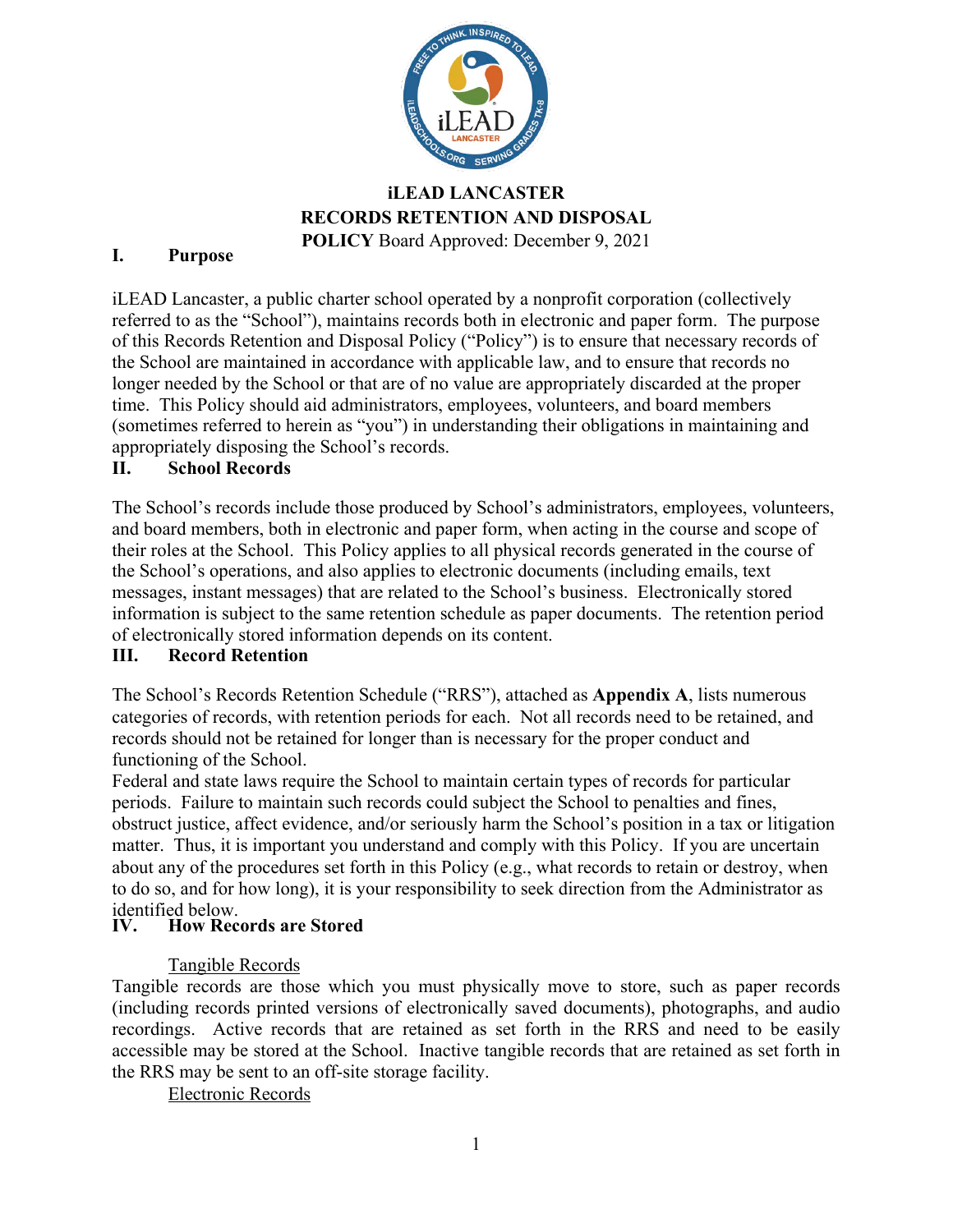Electronic mail ("email") that is required to be retained as set forth in the RRS should be either printed and stored as tangible records, or stored electronically. The School uses Google apps for Education (gmail) for email communications, which are then archived in Google Vault and backed up using Backupify. Local files on desktops are to be stored supplied Google Drive unless IT has installed approved local backup.

# **V. Destruction/Deletion of Records**

# Tangible Records

Tangible records that are not required to be retained as set forth in the RRS should be destroyed by shredding or some other means that will render them unreadable. If you have a record that you do not know how to destroy, such as a photograph, compact disk, or tape recording, ask the advice of the Administrator.

# Electronic Records

Email records that you "delete" may remain in the School's system. Thus, the School's information technology ("IT") staff or vendor may permanently remove deleted emails from the computer system that are not required to be retained as set forth in the RRS. Keep in mind, where duplicate records are involved, both/all copies should be destroyed/deleted where proper. In certain cases, a document may be maintained in both paper and electronic form. In such cases, the electronic document may be the official document and the paper version may be destroyed if permitted under the law.

# **VI. Suspension of Record Disposal in the Event of Litigation or Audit**

In the event the School is served with a document subpoena, or an employee becomes aware of a governmental investigation or audit concerning the School or any of its funding sources, or of the commencement of any litigation against or concerning the School, such employee shall inform the Administrator and any further disposal of documents shall be suspended until such time as the Administrator, with the advice of counsel, determines otherwise. The Administrator shall take such steps as is necessary to promptly inform all staff of any suspension in the further disposal of documents.

# **VII. Administration and Oversight**

The School Director (the "Administrator") and/or his or her designee is responsible for administering and implementing this Policy, including the implementation of processes to ensure the RRS is followed.

The Administrator is also authorized to, among other things: (i) make modifications to the RRS from time to time to ensure that it complies with local, state, and federal laws; (ii) monitor local, state, and federal laws affecting records retention; (iii) annually review the records retention and disposal program; and (iv) monitor compliance with this Policy. All questions relating to document retention and/or destruction should be directed to the Administrator.

To ensure compliance with this Policy, the Administrator is responsible for the following oversight functions:

- Overseeing the implementation of this Policy.
- Ensuring that appropriate School administrators, employees, volunteers, and board members are properly informed of, understand, and can follow this Policy and the RRS.
- Ensuring the School has systems in place for proper storage of documents. This includes working with the School's IT staff to ensure that the School maintains a secure document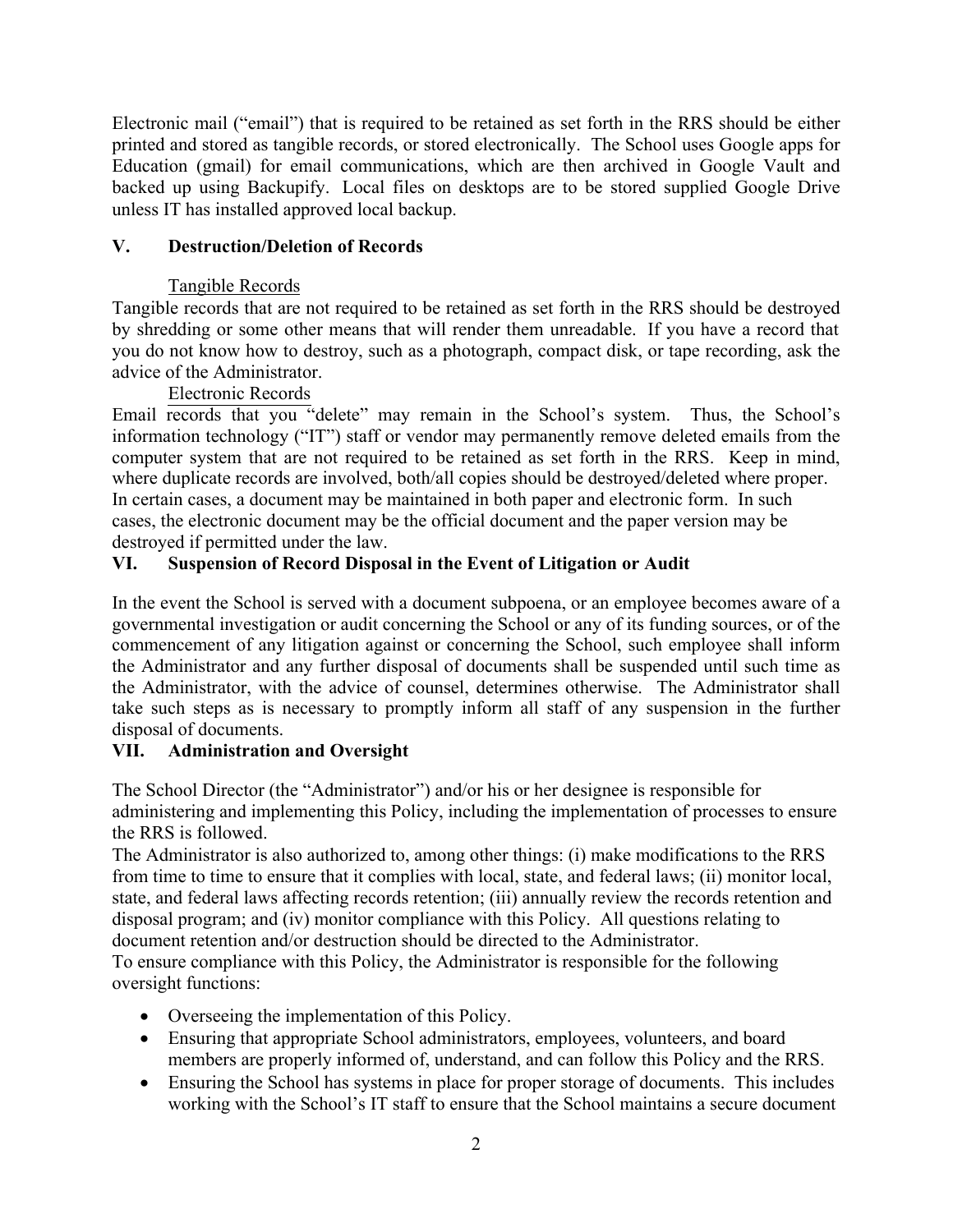management system that provides for the storage, retrieval, archiving, and destruction of the School's documents, including electronically stored information such as emails. The document management system shall be designed to comply with state and federal laws regarding security of records, records retention and destruction, and response to "litigation hold" discovery requests.

- Providing oversight of actual retention and destruction/disposal of documents, as needed.
- Suspending destruction of documents upon actual or foreseeable litigation.
- Keeping appropriate administrators, employees, volunteers, and board members apprised of changes to this Policy or the RRS.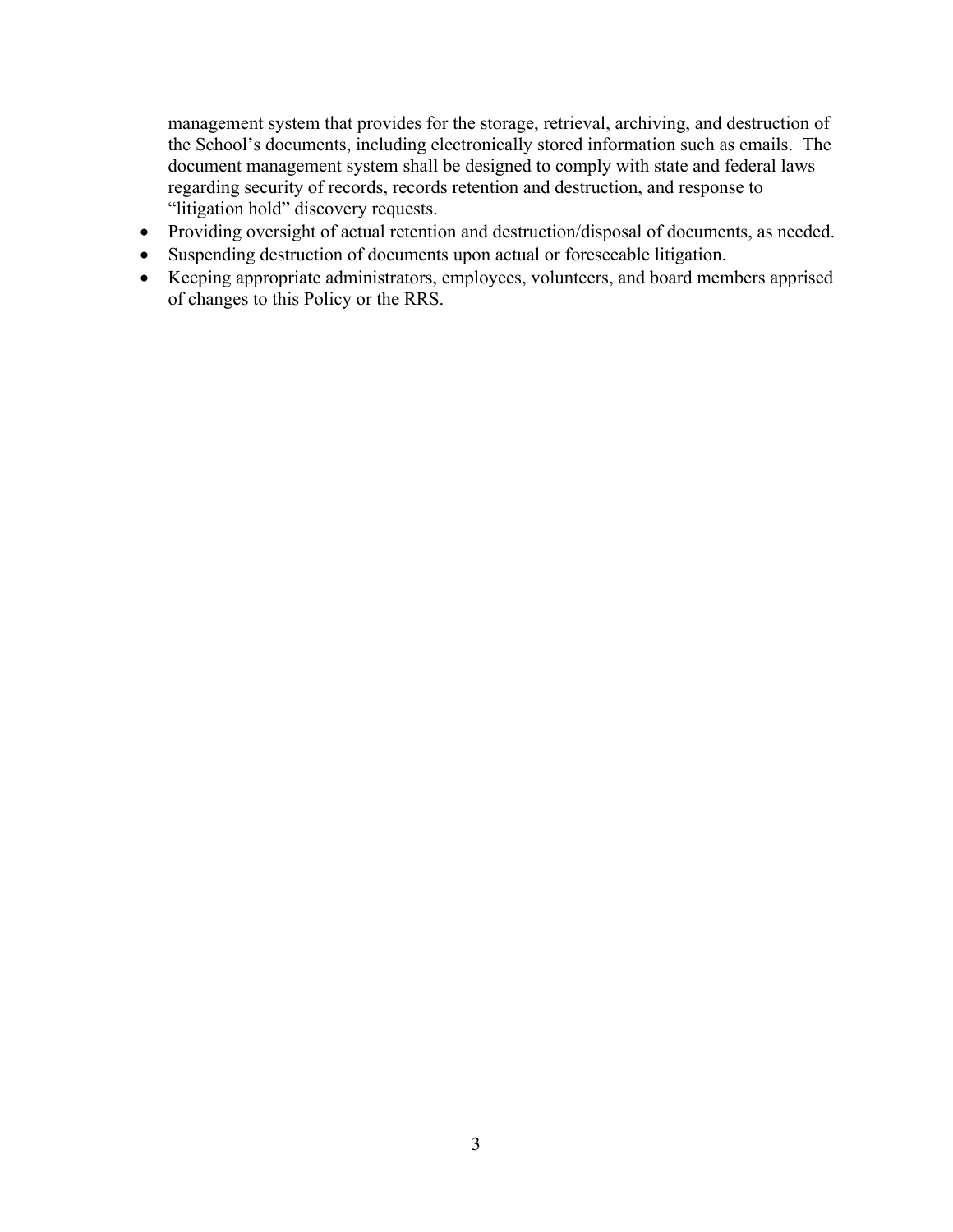# **APPENDIX A RECORDS RETENTION SCHEDULE**

The Records Retention Schedule is organized as follows:

# **SECTION TOPIC**

- A. Accounting and Finance
- B. Compliance Reports
- C. Contracts
- D. Corporate Records and Charter
- E. Correspondence and Internal Memoranda
- F. Electronic Documents
- G. Grant Records
- H. Insurance Records
- I. Legal Files and Papers
- J. Payroll Documents
- K. Pension Documents
- L. Personnel Records
- M. Property Records
- N. Tax Records
- O. Contribution Records
- P. Programs & Services Records
- Q. Fiscal Sponsor Project Records
- R. Other

# **A. ACCOUNTING AND FINANCE**

| <b>Record Type</b>                                                                          | <b>Retention Period</b>           |
|---------------------------------------------------------------------------------------------|-----------------------------------|
| Accounts Payable ledgers and schedules                                                      | 7 years                           |
| Accounts Receivable ledgers and schedules                                                   | 7 years                           |
| Annual Audit Reports and Annual Financial<br><b>Statements</b>                              | Permanent                         |
| Annual Audit Records, including work papers<br>and other documents that relate to the audit | 7 years after completion of audit |
| Bank Statements and Records (deposit slips,<br>canceled checks, electronic fund transfers)  | 7 years                           |
| Credit card records (documents showing<br>individual's credit card number)                  | 7 years                           |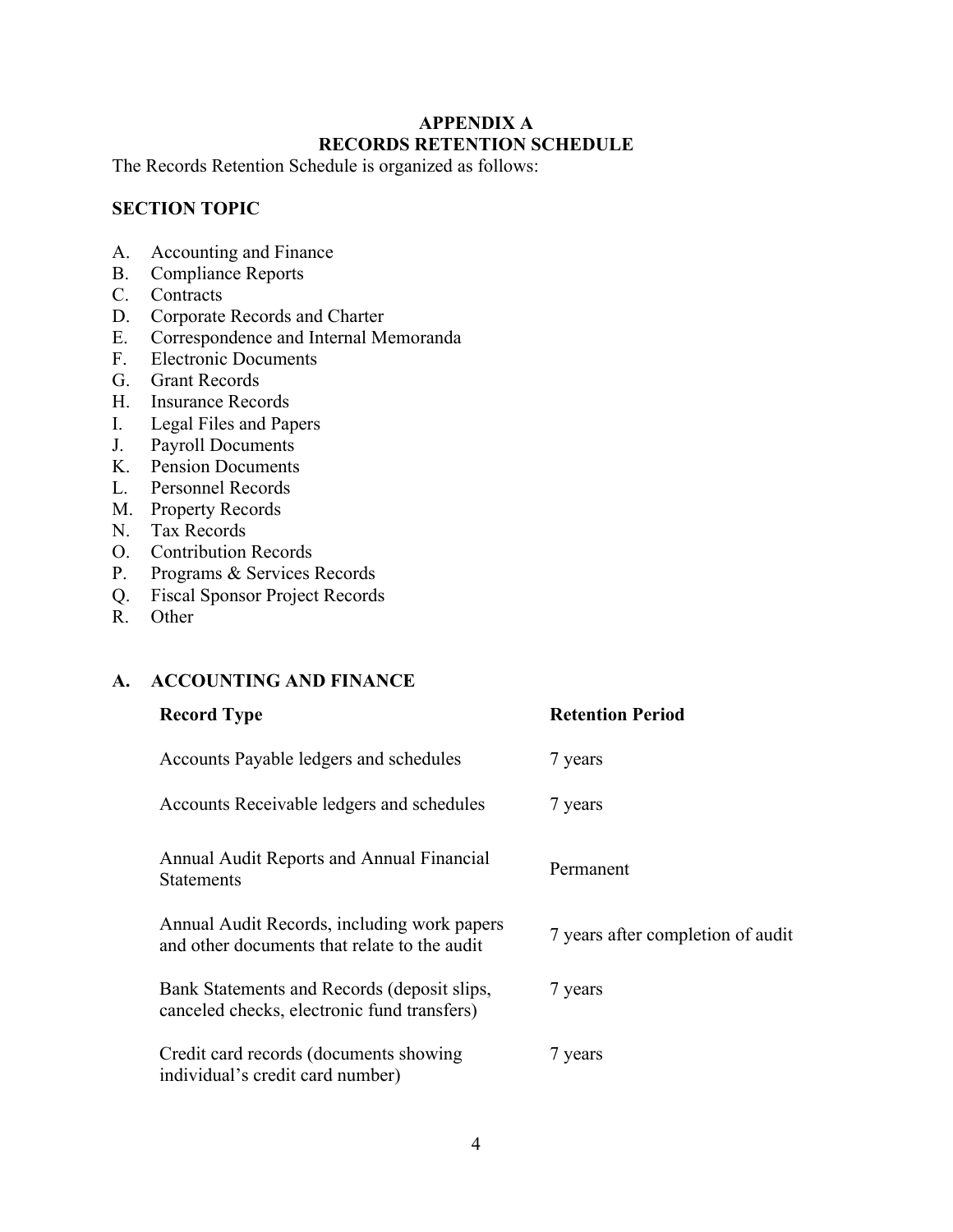|    | <b>Record Type</b>                                                                                                                                                            | <b>Retention Period</b>                                          |
|----|-------------------------------------------------------------------------------------------------------------------------------------------------------------------------------|------------------------------------------------------------------|
|    | <b>Employee Expense Reports</b>                                                                                                                                               | 7 years                                                          |
|    | <b>General Ledgers</b>                                                                                                                                                        | Permanent                                                        |
|    | <b>Interim Financial Statements</b>                                                                                                                                           | 7 years                                                          |
|    | <b>Investment Records</b>                                                                                                                                                     | 7 years after sale of investment                                 |
|    | Invoices                                                                                                                                                                      | 7 years                                                          |
|    | Notes Receivable Ledgers and Schedules                                                                                                                                        | 7 years                                                          |
|    | <b>Purchase Orders</b>                                                                                                                                                        | 7 years                                                          |
|    | Receipts                                                                                                                                                                      | 7 years                                                          |
| B. | <b>COMPLIANCE REPORTS</b>                                                                                                                                                     |                                                                  |
|    | <b>Record Type</b>                                                                                                                                                            | <b>Retention Period</b>                                          |
|    |                                                                                                                                                                               |                                                                  |
|    | <b>CALPADS</b>                                                                                                                                                                | Permanent (maintain copies of revised<br>versions with original) |
|    | <b>CBEDS</b>                                                                                                                                                                  | Permanent (maintain copies of revised<br>versions with original) |
|    | Civil Rights Data Collection (CRDC) Survey                                                                                                                                    | 2 years                                                          |
|    | ConApps                                                                                                                                                                       | Permanent (maintain copies of revised<br>versions with original) |
|    | <b>LCAP</b>                                                                                                                                                                   | Permanent (maintain copies of revised<br>versions with original) |
|    | <b>LEA Plans</b>                                                                                                                                                              | Permanent (maintain copies of revised<br>versions with original) |
|    | National School Lunch Program, National<br>School Breakfast Program, Child and Adult Care<br>Food Program Contracts and Supporting<br>Documents (Pricing and Revenue Records) | Current plus 3 years                                             |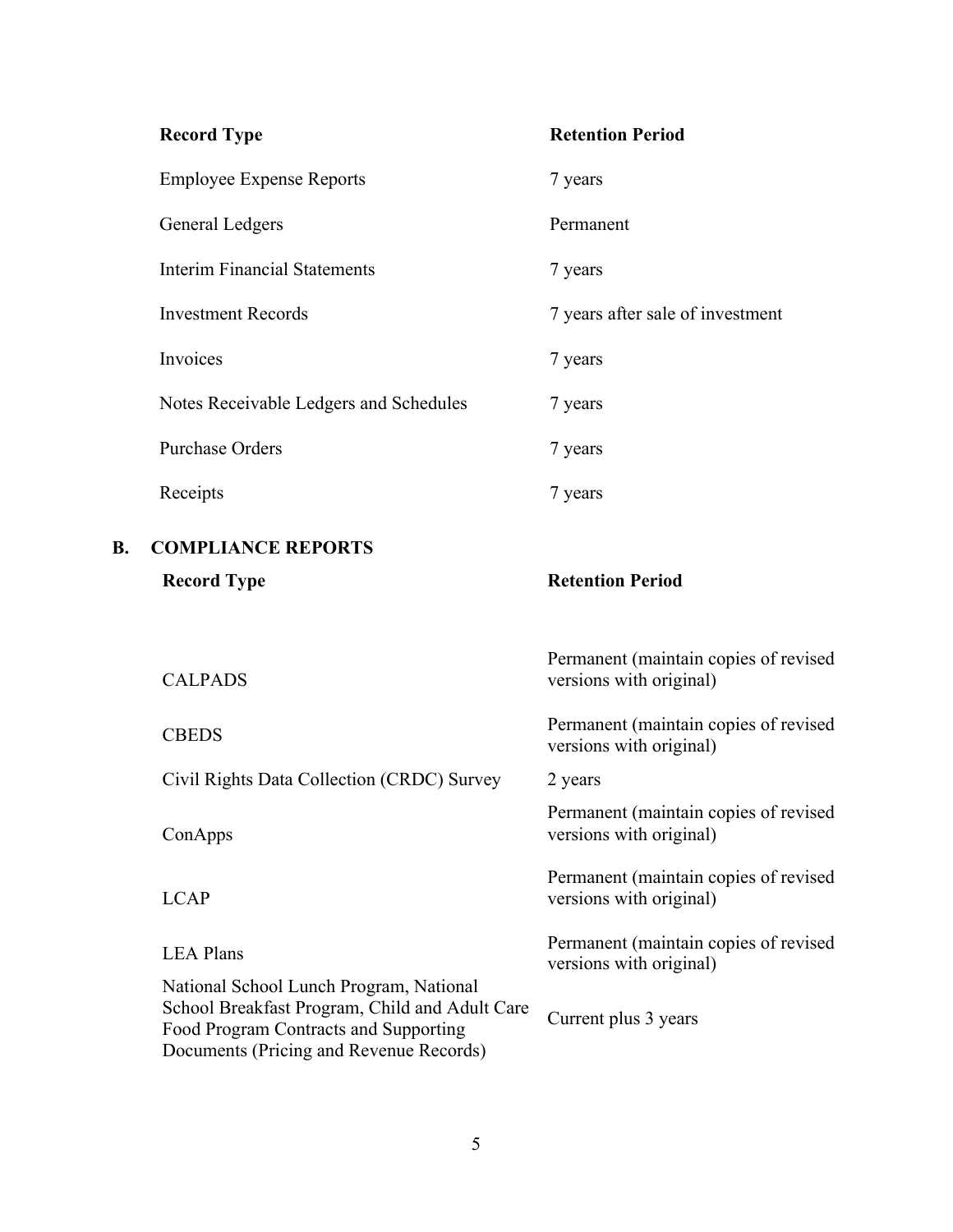Technology Plans (Internal) Current

E-Rate Application Documentation

### **C. CONTRACTS**

Contracts and Key Related Correspondence (including any proposal that resulted in the contract and all other supportive documentation)

Records received from a third party when performing under and related to a contract for goods or services

#### **Record Type Retention Period**

10 Years (maintain copies of revised versions with original) Title I Plans Permanent (maintain copies of revised versions with original)

# **Record Type Retention Period**

7 years after expiration or termination of the contract

Records should be returned to the third party upon expiration or termination of the contract; unless prohibited by the contract or law, copies should be retained for 7 years after expiration or termination of the contract

### **D. CORPORATE RECORDS AND CHARTER**

| <b>Record Type</b>                                                                                                                                      | <b>Retention Period</b>                                       |
|---------------------------------------------------------------------------------------------------------------------------------------------------------|---------------------------------------------------------------|
| Corporate Records (e.g. agendas, agenda<br>packets, signed minutes, corporate seals, articles<br>of incorporation, bylaws, annual corporate<br>reports) | Permanent                                                     |
| Charters                                                                                                                                                | Permanent                                                     |
| Fixed asset records                                                                                                                                     | Permanent                                                     |
| Licenses and Permits                                                                                                                                    | Permanent (if project specific, then<br>for project duration) |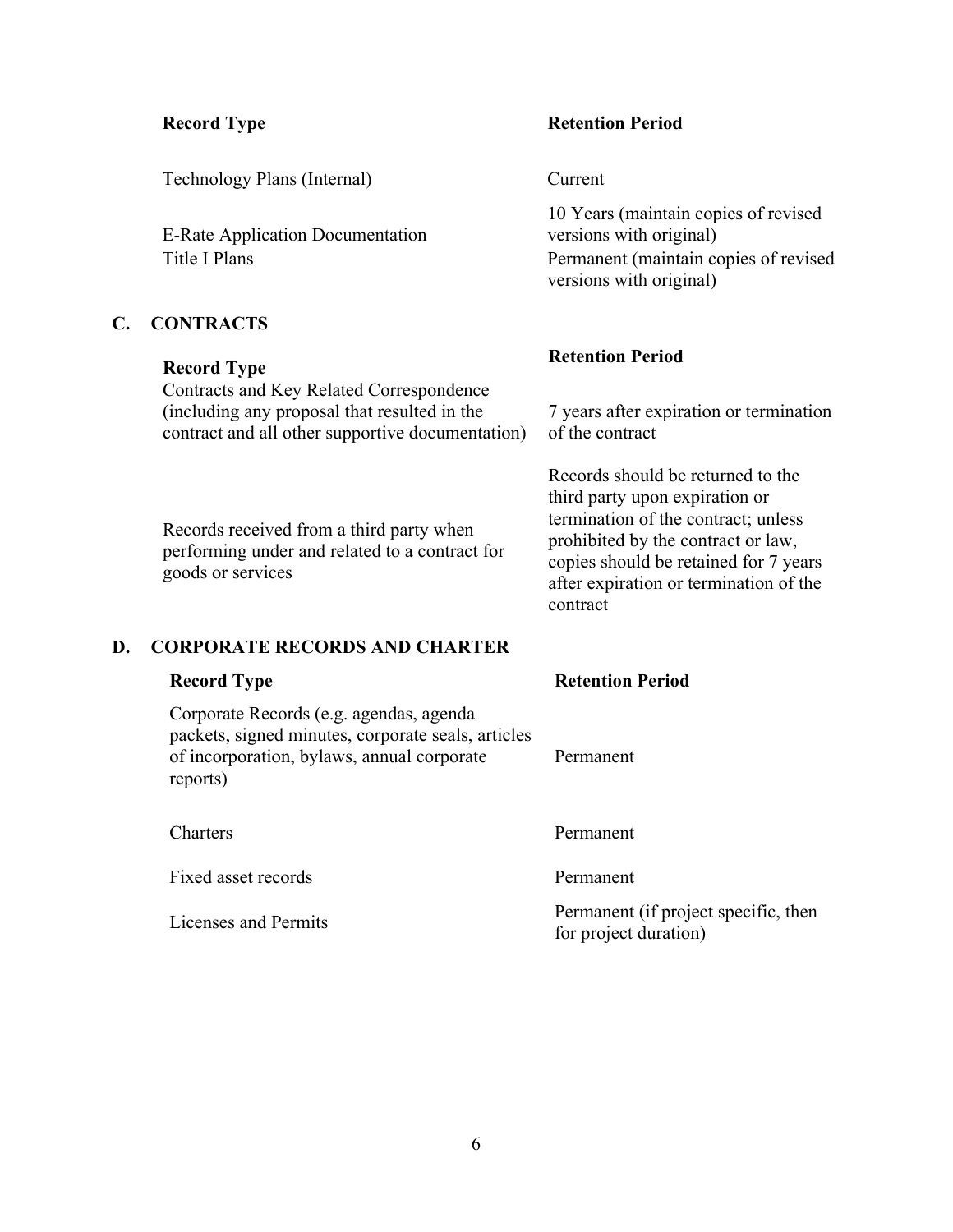### **E. CORRESPONDENCE AND INTERNAL MEMORANDA**

**General Principle:** Key correspondence and internal memoranda should be retained for the same period as the document they pertain to or support. For instance, a letter pertaining to a particular contract would be retained as long as the contract (7 years after expiration). It is recommended that records that support a particular project be kept with the project and take on the retention time of that particular project file.

Correspondence or memoranda that do not pertain to documents having a prescribed retention period, or draft correspondence or memoranda, should generally be discarded sooner. These may be divided into two general categories:

- 1. Those pertaining to routine matters and having no significant, lasting consequences should be discarded at any time and at least *within two years.* Some examples include:
	- Routine letters and notes that require no acknowledgment or follow-up, such as notes of appreciation, congratulations, letters of transmittal, and plans for meetings.
	- Form letters that require no follow-up.
	- Letters of general inquiry and replies that complete a cycle of correspondence.
	- Letters or complaints requesting specific action that have no further value after changes are made or action taken (such as name or address change).
	- Other letters of inconsequential subject matter or that definitely close correspondence to which no further reference will be necessary.
	- Chronological correspondence files.

Please note that copies of interoffice correspondence and documents where a copy will be in the originating department file should be read and destroyed, unless that information provides reference to or direction to other documents and must be kept for project traceability.

2. Those pertaining to non-routine matters or having significant lasting consequences should generally be retained permanently.

### **F. ELECTRONIC DOCUMENTS**

- 1. **Electronic Mail:** Not all email needs to be retained, depending on the subject matter. If the content of an email requires it to be retained under any sections of this Policy, you are responsible for printing and storing the email as a tangible record, or storing the email electronically.
	- All email—from internal or external sources—may be deleted immediately by email users unless the content of the email requires it to be retained under any sections of this Policy. The length of time that an email should be retained should be based upon the content of the email and the category under the various sections of this Policy.
	- The School may archive email in Google Vault for purposes of data retention and eDiscovery purposes for up to one fiscal year beginning July 1 and ending June 30 of the year after the email was created. All emails not saved by the user and older than one fiscal school year after the year the email was created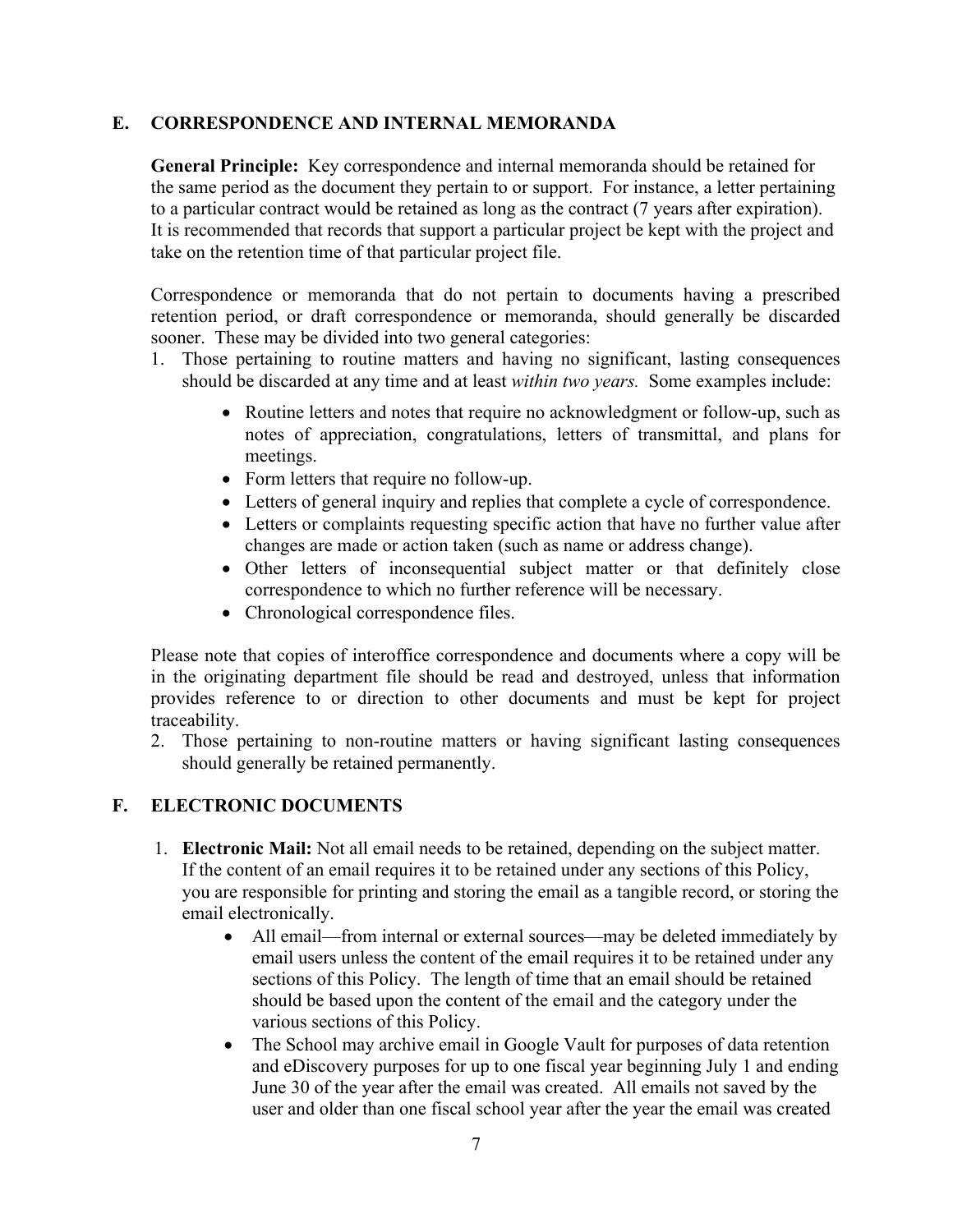may be deleted from the School email system, servers, backup servers, and any other electronic storage system as early as the first day of the subsequent fiscal year. The subsequent fiscal year is defined as beginning on July 1.

- Staff will strive to keep all of their email communication related to School issues.
- You will not store or transfer the School-related email on non-work-related computers except as necessary or appropriate for the School purposes.
- You will take care not to send confidential/proprietary information of the School to outside sources.
- 2. **Electronic Documents,** including Microsoft Office Suite and PDF files. Retention also depends on the subject matter.
	- PDF documents The length of time that a PDF file should be retained should be based upon the content of the file and the category under the various sections of this Policy.
	- Text/formatted files  $-$  You will conduct annual reviews of all text/formatted files (e.g., Microsoft Word documents) and will delete all those you consider unnecessary or outdated.

# **3. Web Page Files: Internet Cookies**

• All workstations: It is recommended that Internet browsers should be scheduled to delete Internet cookies once per month.

The School does not automatically delete electronic files beyond the dates specified in this Policy, but may do so at its discretion otherwise in accordance with this Policy. It is your responsibility to adhere to the guidelines specified in this Policy.

# **G. GRANT RECORDS**

All records related to special grants or other funding sources will follow the specific retention requirements as stated in the grant or funding source requirements.

| <b>Record Type</b>                                                                                                      | <b>Retention Period</b>                     |
|-------------------------------------------------------------------------------------------------------------------------|---------------------------------------------|
| Original grant proposal                                                                                                 | 7 years after completion of grant<br>period |
| Grant agreement and subsequent modifications,<br>if applicable                                                          | 7 years after completion of grant<br>period |
| All requested IRS/grantee correspondence<br>including determination letters and "no change"<br>in exempt status letters | 7 years after completion of grant<br>period |
| Final grantee reports, both financial and<br>narrative                                                                  | 7 years after completion of grant<br>period |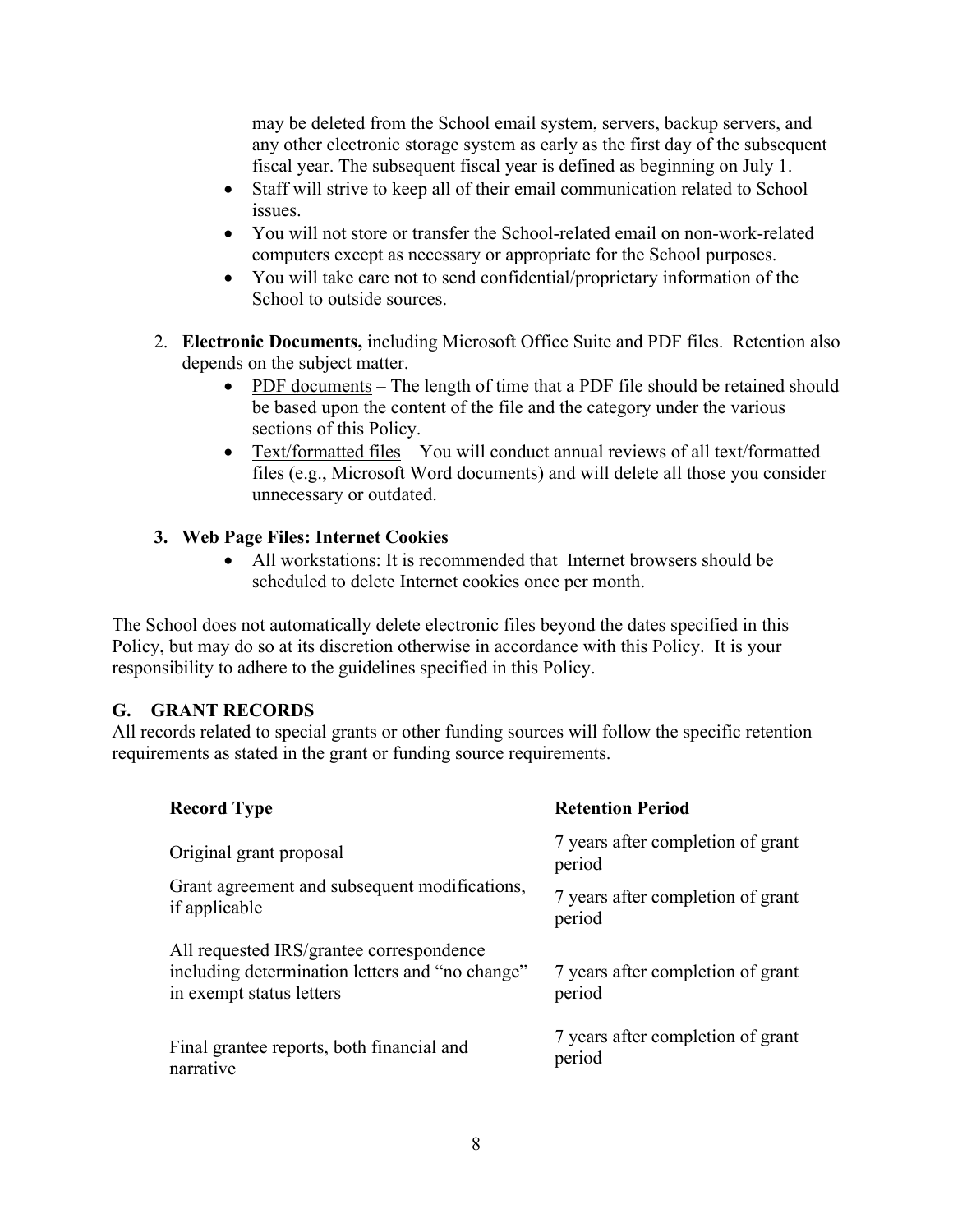|    | <b>Record Type</b>                                                                                                                                              | <b>Retention Period</b>                                                |
|----|-----------------------------------------------------------------------------------------------------------------------------------------------------------------|------------------------------------------------------------------------|
|    | All evidence of returned grant funds                                                                                                                            | 7 years after completion of grant<br>period                            |
|    | All pertinent formal correspondence including<br>opinion letters of counsel                                                                                     | 7 years after completion of grant<br>period                            |
|    | Report assessment forms                                                                                                                                         | 7 years after completion of grant<br>period                            |
|    | Documentation relating to grantee evidence of<br>invoices and matching or challenge grants that<br>would support grantee compliance with the grant<br>agreement | 7 years after completion of grant<br>period                            |
|    | Pre-grant inquiry forms and other documentation<br>for expenditure responsibility grants                                                                        | 7 years after completion of grant<br>period                            |
| Н. | Grantee work product produced with grant funds<br><b>INSURANCE RECORDS</b>                                                                                      | 7 years after completion of grant<br>period                            |
|    |                                                                                                                                                                 |                                                                        |
|    | <b>Record Type</b>                                                                                                                                              | <b>Retention Period</b>                                                |
|    | <b>Annual Loss Summaries</b>                                                                                                                                    | 10 years                                                               |
|    | <b>Audits and Adjustments</b>                                                                                                                                   | 3 years after final adjustment                                         |
|    | Certificates Issued to the School                                                                                                                               | Permanent                                                              |
|    | Claims Files (including correspondence, medical<br>records, injury documentation, etc.)                                                                         | Permanent                                                              |
|    | Group Insurance Plans - Active Employees                                                                                                                        | Until Plan is amended or terminated                                    |
|    | Group Insurance Plans - Retirees                                                                                                                                | Permanent or until 6 years after death<br>of last eligible participant |
|    | Inspections                                                                                                                                                     | 3 years                                                                |
|    | Insurance Policies (including expired policies)                                                                                                                 | Permanent                                                              |
|    | Journal Entry Support Data                                                                                                                                      | 7 years                                                                |
|    | Loss Runs                                                                                                                                                       | 10 years                                                               |
|    |                                                                                                                                                                 |                                                                        |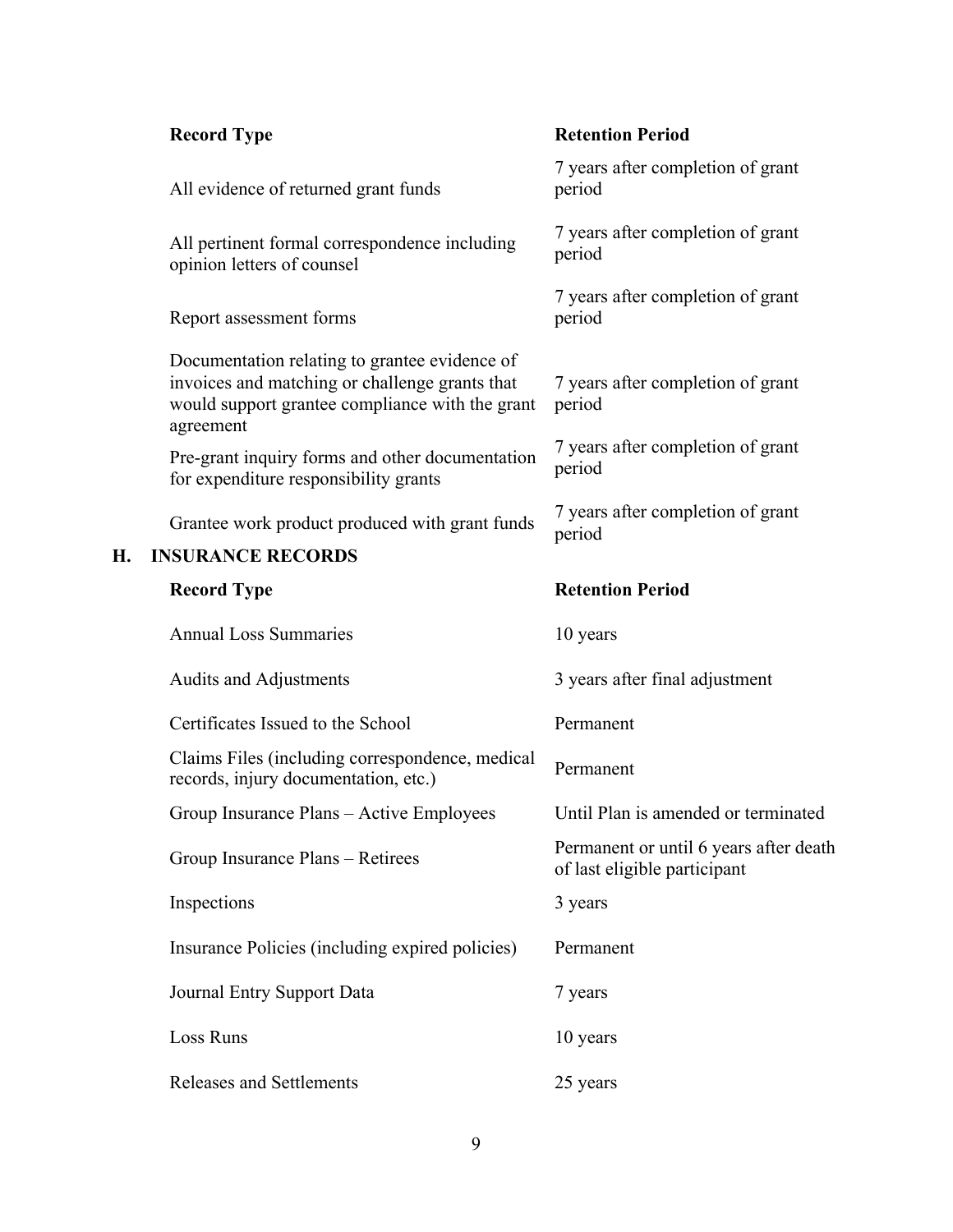# **I. LEGAL FILES AND PAPERS**

|    | <b>Record Type</b>                                                   | <b>Retention Period</b>                                          |
|----|----------------------------------------------------------------------|------------------------------------------------------------------|
|    | Legal Memoranda and Opinions (including all<br>subject matter files) | 7 years after close of matter                                    |
|    | <b>Litigation Files</b>                                              | 1 year after expiration of appeals or<br>time for filing appeals |
|    | <b>Court Orders</b>                                                  | Permanent                                                        |
|    | Requests for Departure from Record Retention<br>Schedule             | 10 years                                                         |
| J. | <b>PAYROLL DOCUMENTS</b>                                             |                                                                  |
|    | <b>Record Type</b>                                                   | <b>Retention Period</b>                                          |
|    | <b>Employee Deduction Authorizations</b>                             | 4 years after termination                                        |
|    | <b>Payroll Deductions</b>                                            | Termination $+7$ years                                           |
|    | W-2 and W-4 Forms                                                    | Termination $+7$ years                                           |
|    | Garnishments, Assignments, Attachments                               | Termination $+7$ years                                           |
|    | <b>Labor Distribution Cost Records</b>                               | 7 years                                                          |
|    | Payroll Registers (gross and net)                                    | 7 years                                                          |
|    | Time Cards/Sheets                                                    | 4 years                                                          |
|    | <b>Unclaimed Wage Records</b>                                        | 6 years                                                          |
|    |                                                                      |                                                                  |

### **K. PENSION DOCUMENTS**

**General Principle:** Pension documents and supporting employee data shall be kept in such a manner that can establish at all times whether or not any pension is payable to any person and if so the amount of such pension.

| <b>Record Type</b>                    | <b>Retention Period</b> |
|---------------------------------------|-------------------------|
| Retirement and Pension Records        | Permanent               |
| PERSONNEL RECORDS                     |                         |
| <b>Record Type</b>                    | <b>Retention Period</b> |
| Commissions/Bonuses/Incentives/Awards | years                   |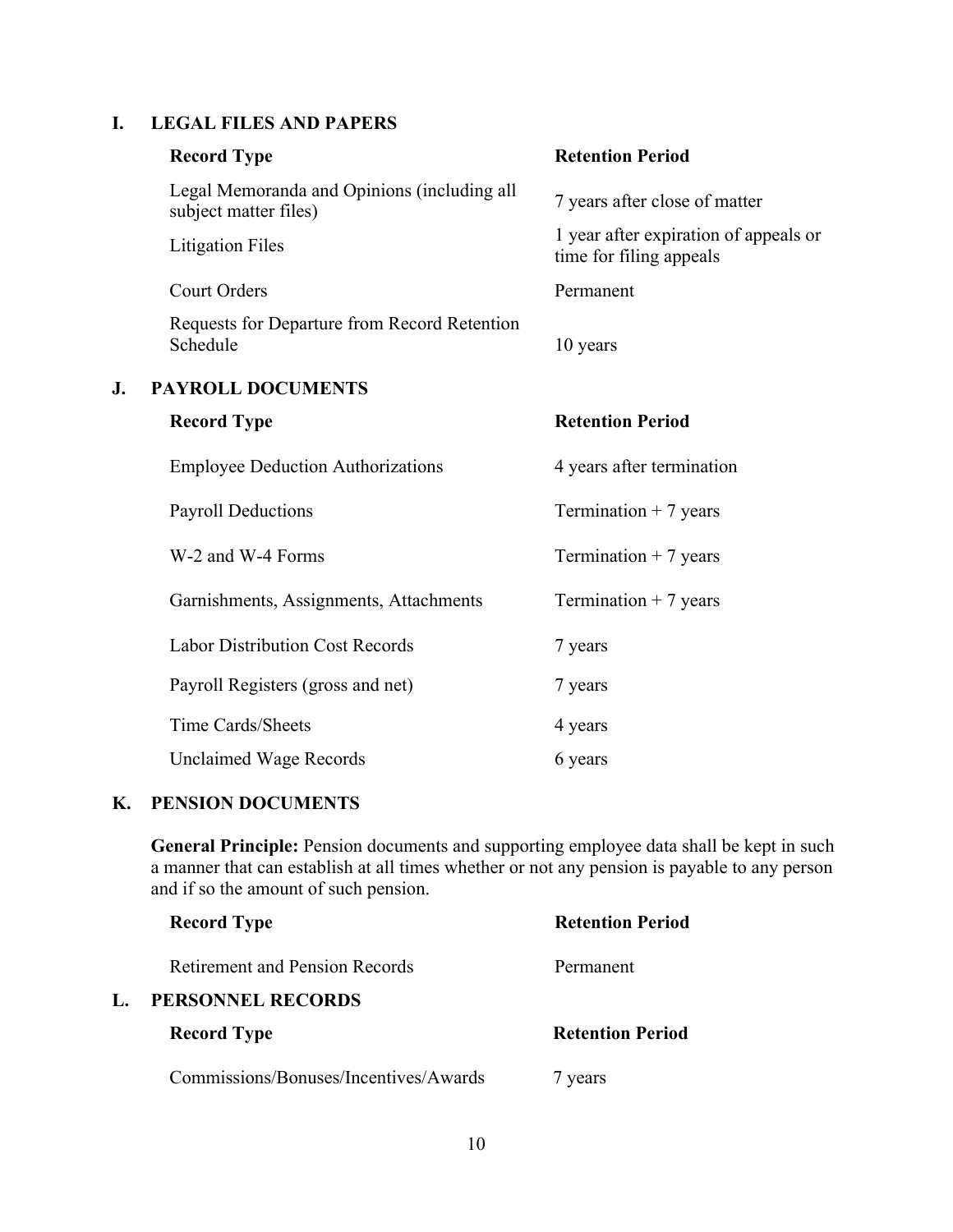| <b>Record Type</b>                                                                                                                                                                                                                                                         | <b>Retention Period</b>                                                                            |
|----------------------------------------------------------------------------------------------------------------------------------------------------------------------------------------------------------------------------------------------------------------------------|----------------------------------------------------------------------------------------------------|
| <b>Employer Information Reports</b>                                                                                                                                                                                                                                        | 2 years after date of record or<br>action (whichever is later)                                     |
| <b>Employee Earnings Records</b>                                                                                                                                                                                                                                           | Separation $+7$ years                                                                              |
| <b>Employee Handbooks</b>                                                                                                                                                                                                                                                  | Permanent                                                                                          |
| <b>Employee Medical Records</b>                                                                                                                                                                                                                                            | Separation $+6$ years                                                                              |
| Employee Personnel Records (including<br>individual attendance records, application forms,<br>job or status change records, performance<br>evaluations, termination papers, withholding<br>information, garnishments, test results, training<br>and qualification records) | 6 years after separation                                                                           |
| Employment Contracts – Individual                                                                                                                                                                                                                                          | 7 years after separation                                                                           |
| Employment Records – Correspondence with<br><b>Employment Agencies and Advertisements for</b><br>Job Openings                                                                                                                                                              | 3 years from date of hiring<br>decision                                                            |
| Employment Records - All Non-Hired<br>Applicants (including all applications and<br>resumes whether solicited or unsolicited, results<br>of post-offer, pre-employment physicals, results<br>of background investigations, if any, related<br>correspondence)              | 2-4 years (4 years if file contains<br>any correspondence which might<br>be construed as an offer) |
| <b>Job Descriptions</b>                                                                                                                                                                                                                                                    | Current $+3$ years                                                                                 |
| Forms I-9                                                                                                                                                                                                                                                                  | 3 years after hiring, or 1 year after<br>separation if later                                       |
| <b>PROPERTY RECORDS</b>                                                                                                                                                                                                                                                    |                                                                                                    |
| <b>Record Type</b>                                                                                                                                                                                                                                                         | <b>Retention Period</b>                                                                            |
| Correspondence, Property Deeds, Assessments,<br>Licenses, Rights of Way                                                                                                                                                                                                    | Permanent                                                                                          |
| Original Purchase/Sale/Lease Agreement                                                                                                                                                                                                                                     | Permanent                                                                                          |
| <b>Property Insurance Policies</b>                                                                                                                                                                                                                                         | Permanent                                                                                          |

**M.**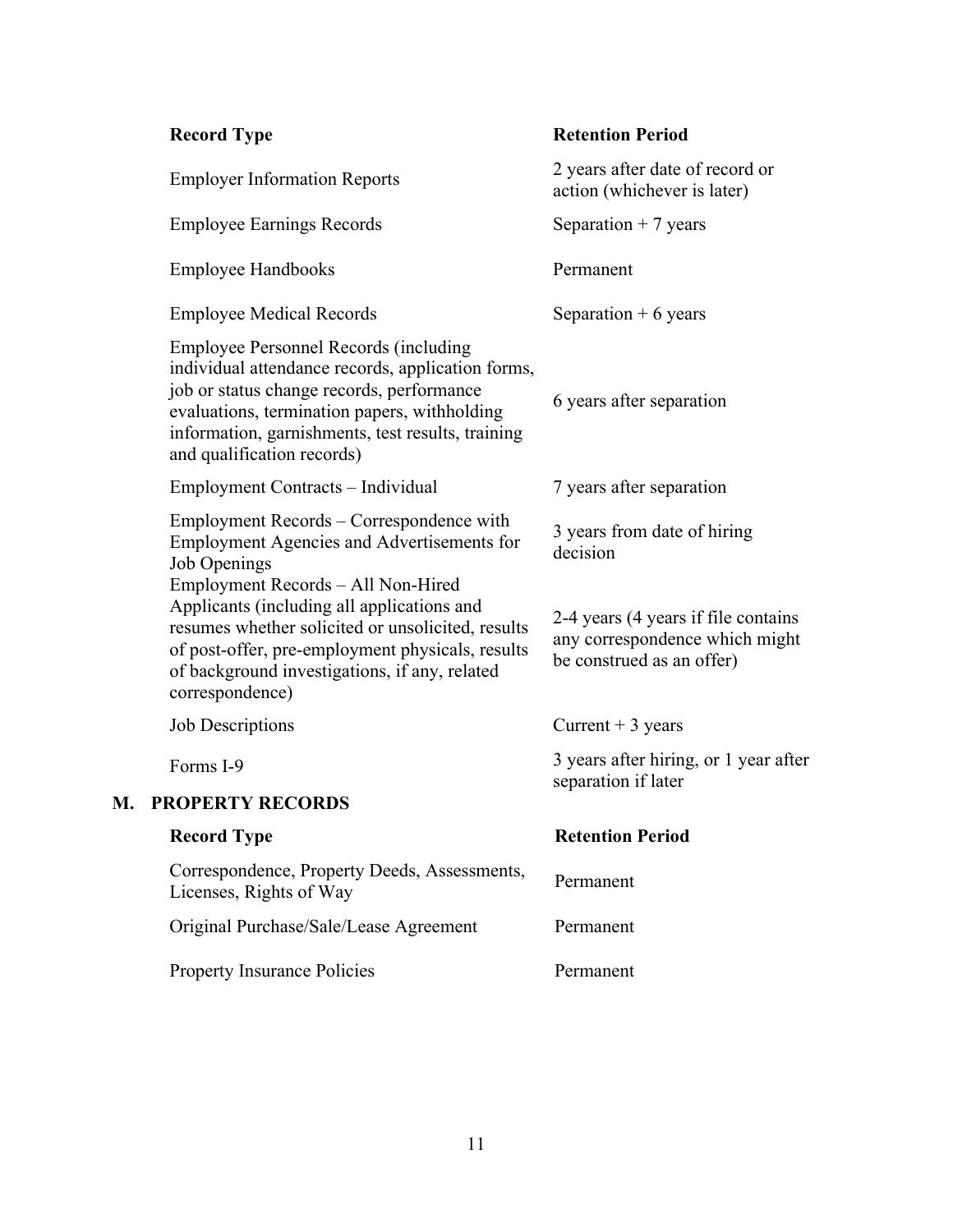# **N. TAX RECORDS**

**General Principle:** The School must keep books of account or records as are sufficient to establish amount of gross income, deductions, credits, or other matters required to be shown in any tax return.

These documents and records shall be kept for as long as the contents thereof may become material in the administration of federal, state, and local income, franchise, sales, and property tax laws.

|           | <b>Record Type</b>                                           | <b>Retention Period</b>            |
|-----------|--------------------------------------------------------------|------------------------------------|
|           | <b>Tax-Exemption Documents</b><br>and Related Correspondence | Permanent                          |
|           | Rulings and Determination Letters                            | Permanent                          |
|           | <b>Excise Tax Records</b>                                    | 7 years                            |
|           | Payroll Tax Records                                          | 7 years                            |
|           | Tax Bills, Receipts, Statements                              | 7 years                            |
|           | Tax Returns – Income, Franchise, Property                    | Permanent                          |
|           | Sales/Use Tax Records                                        | 7 years                            |
|           | Annual Information Returns - Federal and State               | Permanent                          |
|           | IRS or other Government Audit Records                        | Permanent                          |
| <b>O.</b> | <b>CONTRIBUTION RECORDS</b>                                  |                                    |
|           | <b>Record Type</b>                                           | <b>Retention Period</b>            |
|           | <b>Records of Contributions</b>                              | 7 years                            |
|           | Documents evidencing terms of donations                      | 7 years                            |
| P.        | PROGRAMS AND SERVICES RECORDS                                |                                    |
|           | <b>Record Type</b>                                           | <b>Retention Period</b>            |
|           | Records relating to programs run by the School               | 7 years from completion of program |

Research & Publications Permanent